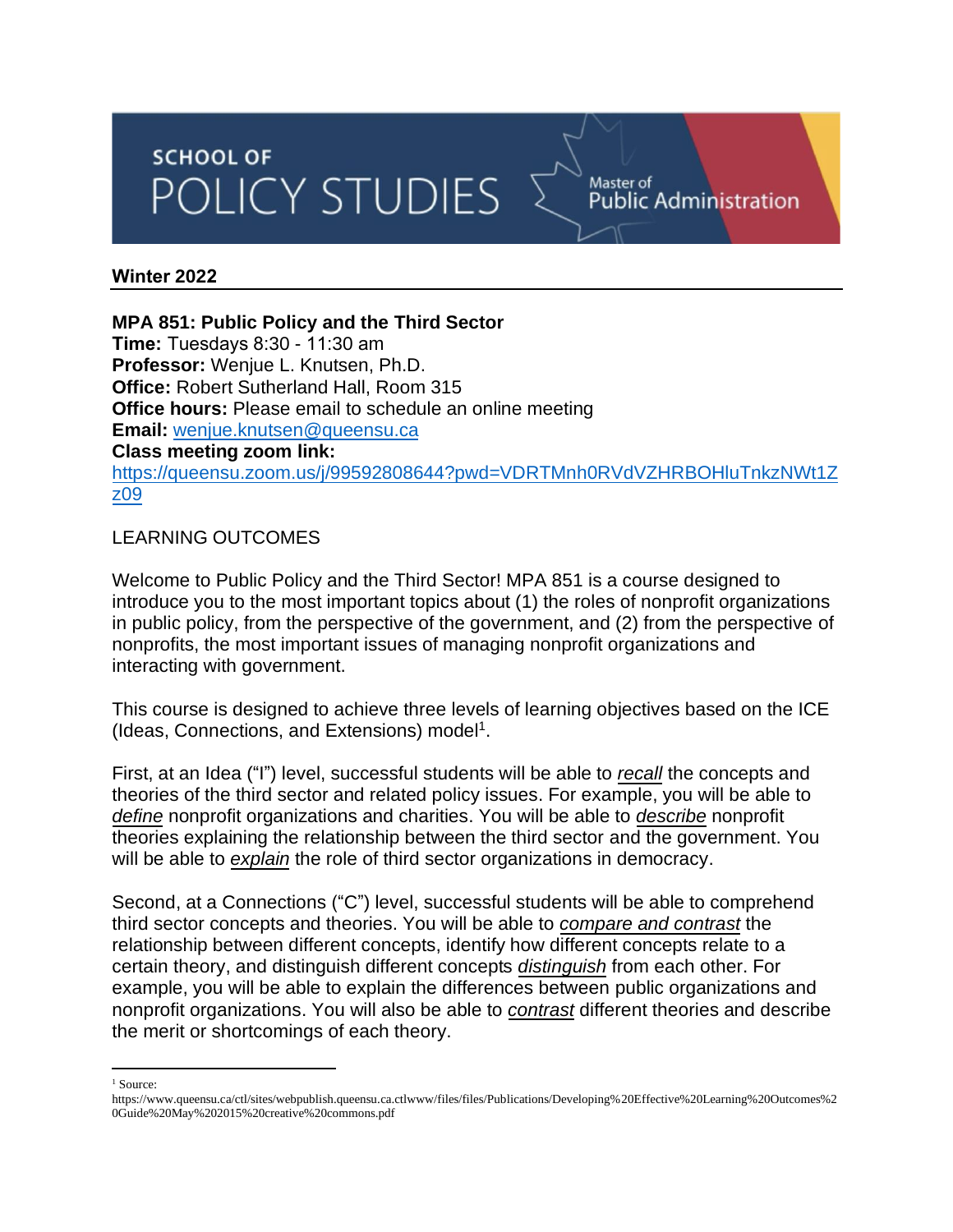Third, at an Extensions ("E") level, successful students will be able to *apply* the third sector concepts and theories in real life scenarios. For example, you will be able to *analyze* why a nonprofit board governance is malfunctioning. You will be able to make recommendations on how to manage government-nonprofit relationship and how to manage nonprofit organizations in order to maximize its contribution to provide public services as government's partner.

# COURSE EXPECTATIONS

- 1. Expect to read Master's level reading materials. Therefore, the assigned readings can be dense and theoretical at times; while
- 2. Expect to read news materials, cases, and practical reports that provide the course with practical backgrounds.
- 3. The amount of assigned reading will be reasonable for this specific pandemic environment we are in and will fit the online format.
- 4. This course has a reasonable workload.
- 5. Expect to engage and make contribution during online classes. The class offers a combination of lecturing and discussion/working together.
- 6. Expect new computer technology will be used during classes to foster an interactive online teaching environment, such as polling, multi-media cases, and online breakout groups.

## **REQUIRED TEXTS AND CASES**

There is no required textbook. Various readings can be accessed through Queen's online library or provided by the instructor via this syllabus or OnQ website.

|   | <b>Assessment</b>    | Weight | <b>Submission Deadline</b>                         |  |
|---|----------------------|--------|----------------------------------------------------|--|
|   | Pre-class learning   |        | Complete by April 30. Special arrangement can be   |  |
|   | practices            | 28%    | made if needed.                                    |  |
|   | After-class learning |        | Complete by May 7. Special arrangement can be      |  |
| 2 | practices            | 28%    | made if needed.                                    |  |
|   |                      |        | Open book, individual take-home assignment:        |  |
|   |                      |        | will be available by May 7 after class             |  |
|   |                      |        | three qualitative questions<br>$\bullet$           |  |
|   | Take-home            |        | due by midnight May 10<br>$\bullet$                |  |
| 3 | assignment           | 22%    | special arrangement can be made.                   |  |
|   |                      |        | 1. Topic submission deadline: Topics need to be    |  |
|   |                      |        | submitted by midnight May 10                       |  |
|   |                      |        | Instructor approves topics via OnQ by May 13<br>2. |  |
|   | Self-exploratory     |        | 3. Final essay submission deadline: Midnight,      |  |
|   | essay                | 22%    | June 10                                            |  |

## **ASSESSMENT**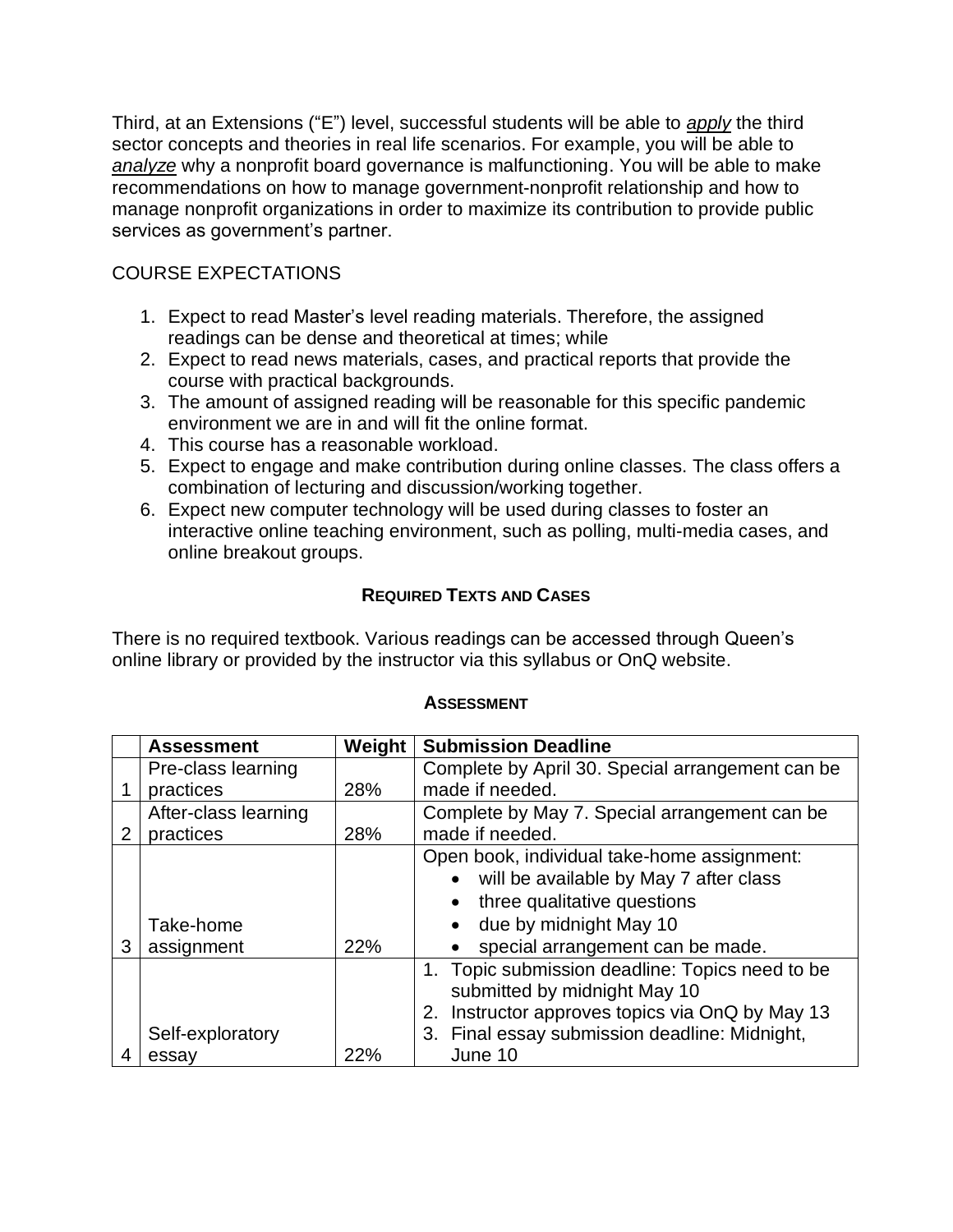**Pre-class learning practices**: This set of quizzes is designed to credit your effort of reading and learning assigned reading materials at the "idea" level before classes. It serves two pedagogical purposes. First, due to the 7-day condensed format, the "I" ("idea" level) outcomes are mostly covered in these quizzes by students doing the carefully designed exercises while reading. Second, it is to credit students' effort of preclass learning and reflect such effort in the final grade. Be noted, "I" level learning outcome is the most basic level, the answers to the quiz questions should be straightforward once a student read the assigned readings. The format of these quiz questions includes "fill-in-blank", "true or false" and short answer questions.

**After-class learning practices:** This set of quizzes is designed to exercise the learned skills that are taught in the online classes. It also serves two pedagogical purposes. First, due to the 7-day condensed format with a 2 hour in-class meeting, this quiz is to supplement class time to provide opportunities for students to practice learned skills at the "C" ("Connection") or the "E" ("Extension") level. Second, it is also to credit students' effort of after-class exercises and learning of taught skills. Be noted, students are not expected to learn these skills alone by themselves. Students should have done similar exercise in-class and the quiz questions simply provide another opportunity to apply the skill. The format of these quiz questions is likely to be short case analysis that requires qualitative answers or short reflection pieces. Students are permitted to complete these questions together in similar ways as an in-class discussion. However, students are NOT permitted to copy each other's answers.

**Take-home assignment:** This is an open-book, take-home assignment. You need to complete this assignment by yourself, without consulting with other students or any other persons. This assignment is designed to reflect the learning of the fundamental materials covered in the course. The assignment contains three short qualitative essaystyled questions.

**Self-exploratory essay:** This assignment provides an opportunity for students to explore an interest area that is related to the course content. The topic of this essay can be any subject that has been introduced in the course or a subject that has not been introduced in but relevant to the course. In the former situation, students are required to explore the subject in-depth and go beyond the classroom content. In the latter situation, students will explore the subject that is suitable and at a graduate level. It is mandatory for all students to communicate with the instructor to determine and gain approval of a topic. The following is some suitable content for this essay:

- A case study of a nonprofit organization
- A case study of a government department that has a relationship with nonprofit organizations.
- In-depth literature review of a relevant topic
- An in-depth book review
- Report on analyzing a current public controversy or engaging in a current nonprofitrelated debate: such as nonprofit's political activities, tax-exemption issues, nonprofit accountability and ethics, etc.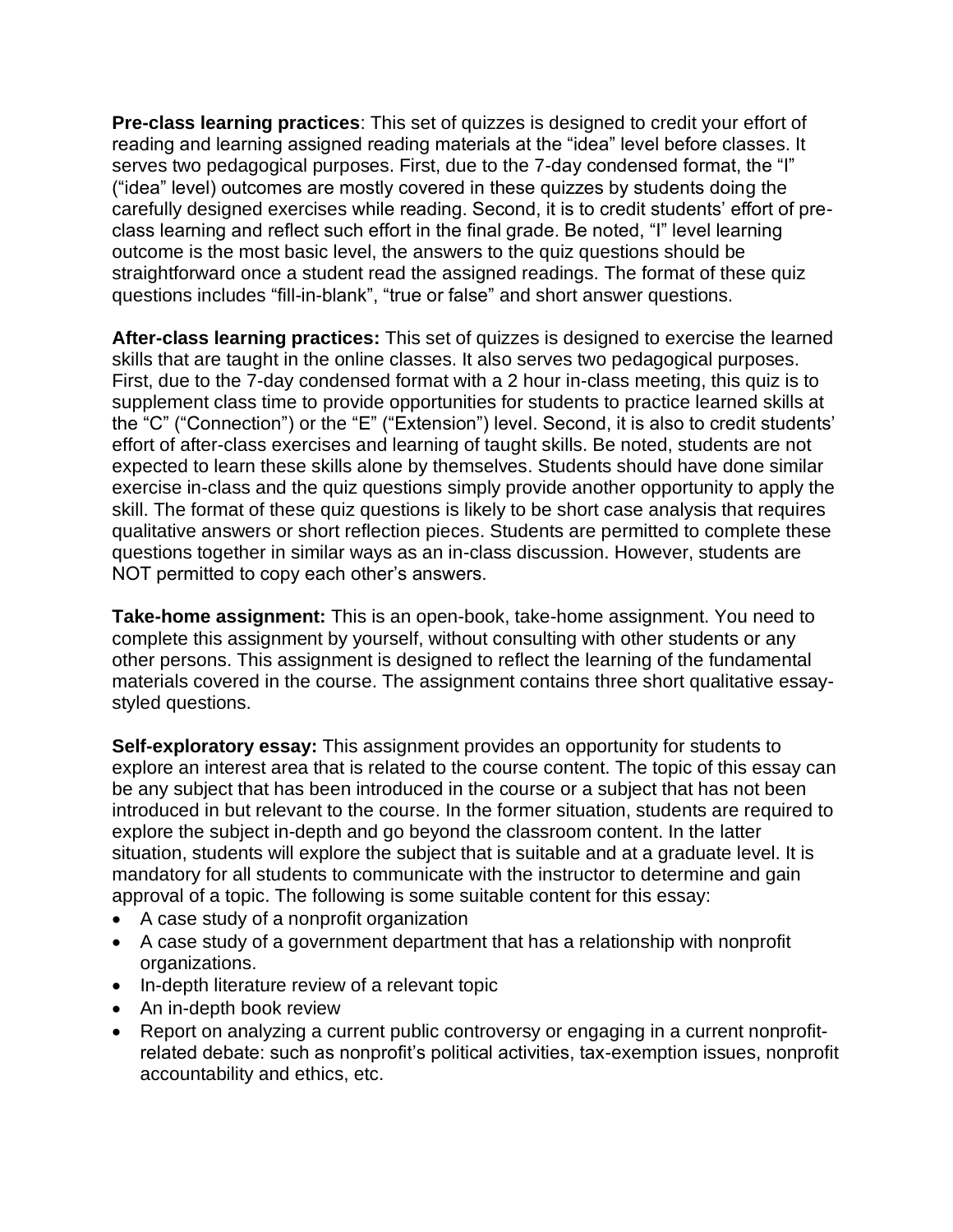## **LATE ASSIGNMENT POLICY**

Usually, a late submission will entail a deduction of 5% a day (both weekdays and weekends) as a penalty (with a maximal penalty of 25%). Late submission of coursework due to medical reasons must be supported by written documentation. For other special circumstances, you are responsible to communicate with me in advance if alternative arrangement needs to be made.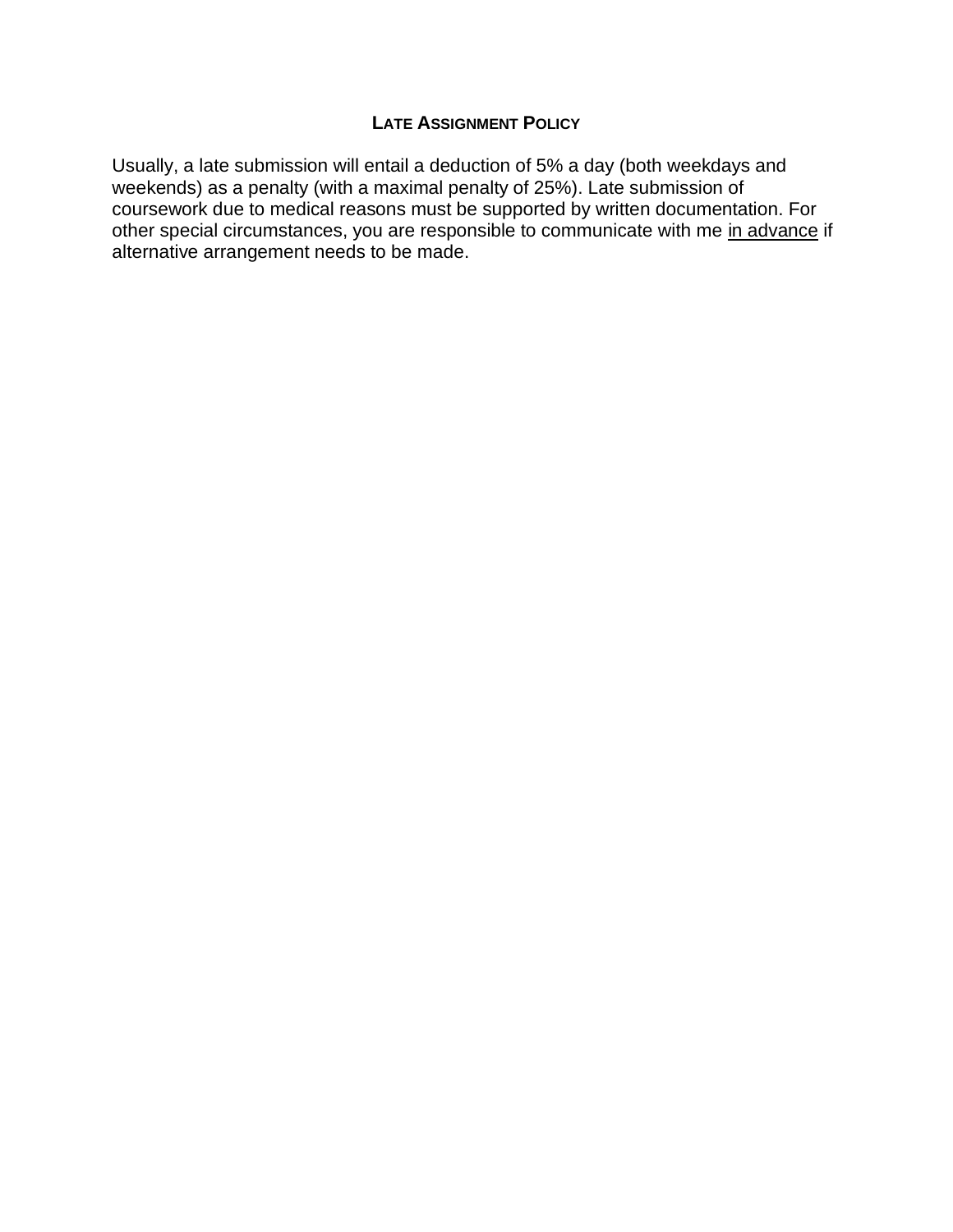# **COURSE OUTLINE AND READING ASSIGNMENTS**

- The instructor reserves the right to make reasonable changes according to the progress of teaching and learning.
- All course materials are equally important to your performance in the course, including book chapters and journal articles.

| <b>Date</b>           | <b>Topics</b>                 | <b>Reading</b>                                                                                                                                                                                                                                                                                                                                                                          | <b>Reading Instructions</b>                                                                                                                                                                                             |
|-----------------------|-------------------------------|-----------------------------------------------------------------------------------------------------------------------------------------------------------------------------------------------------------------------------------------------------------------------------------------------------------------------------------------------------------------------------------------|-------------------------------------------------------------------------------------------------------------------------------------------------------------------------------------------------------------------------|
| Two<br>weeks<br>prior | Introduction<br>of the course | 1. Finalized syllabus is uploaded by April 19th. READ<br>First email communication sent to students.<br>2.                                                                                                                                                                                                                                                                              | Read required readings (listed below) as<br>much as you can, because it is likely that you<br>won't have reading time during the week.                                                                                  |
|                       |                               | 3. Students should take advantage of the two weeks<br>to be prepared for a week's intensive course.<br>There are required readings that I would normally<br>4.<br>assign to students are removed for this syllabus<br>due to the format of the one-week intensive<br>course. However, the content of the removed<br>readings will be taught and discussed during the<br>online classes. | When reading, you should start to think about<br>a potential topic for the "Self-Exploratory<br>Essay." This topic needs to be ready fairly<br>soon by the end of the May 7's class, and it is<br>due by May 10 on OnQ. |
| May 1                 | Introduction                  | Hall, M. Chapter 2: Nonprofit Organizations in<br>$1_{\cdot}$<br>Canada. In The Management of Nonprofit and<br>Charitable Organizations in Canada (available for<br>download on OnQ)                                                                                                                                                                                                    | Complete the related quiz questions while<br>reading. Facts will not be repeated in class.                                                                                                                              |
|                       |                               | 2. Stats Canada, 2019: Non-profit Institutions and<br>Volunteering: Economic Contribution, 2007 to<br>2017: [https://www150.statcan.gc.ca/n1/daily-<br>quotidien/190305/dq190305a-eng.pdf                                                                                                                                                                                               | Read the "note to readers" on p. 7 before<br>reading. This report provides more updated<br>data than the Hall's Chapter.                                                                                                |
|                       |                               | (optional) Imagine Canada, 2021: Ongoing Effects<br>3.<br>of the COVID-19 Pandemic<br>(https://www.imaginecanada.ca/sites/default/files/S<br>ector-Monitor-Ongoing-Effects-COVID-19-<br>Pandemic-EN.pdf)                                                                                                                                                                                | For your interest only.                                                                                                                                                                                                 |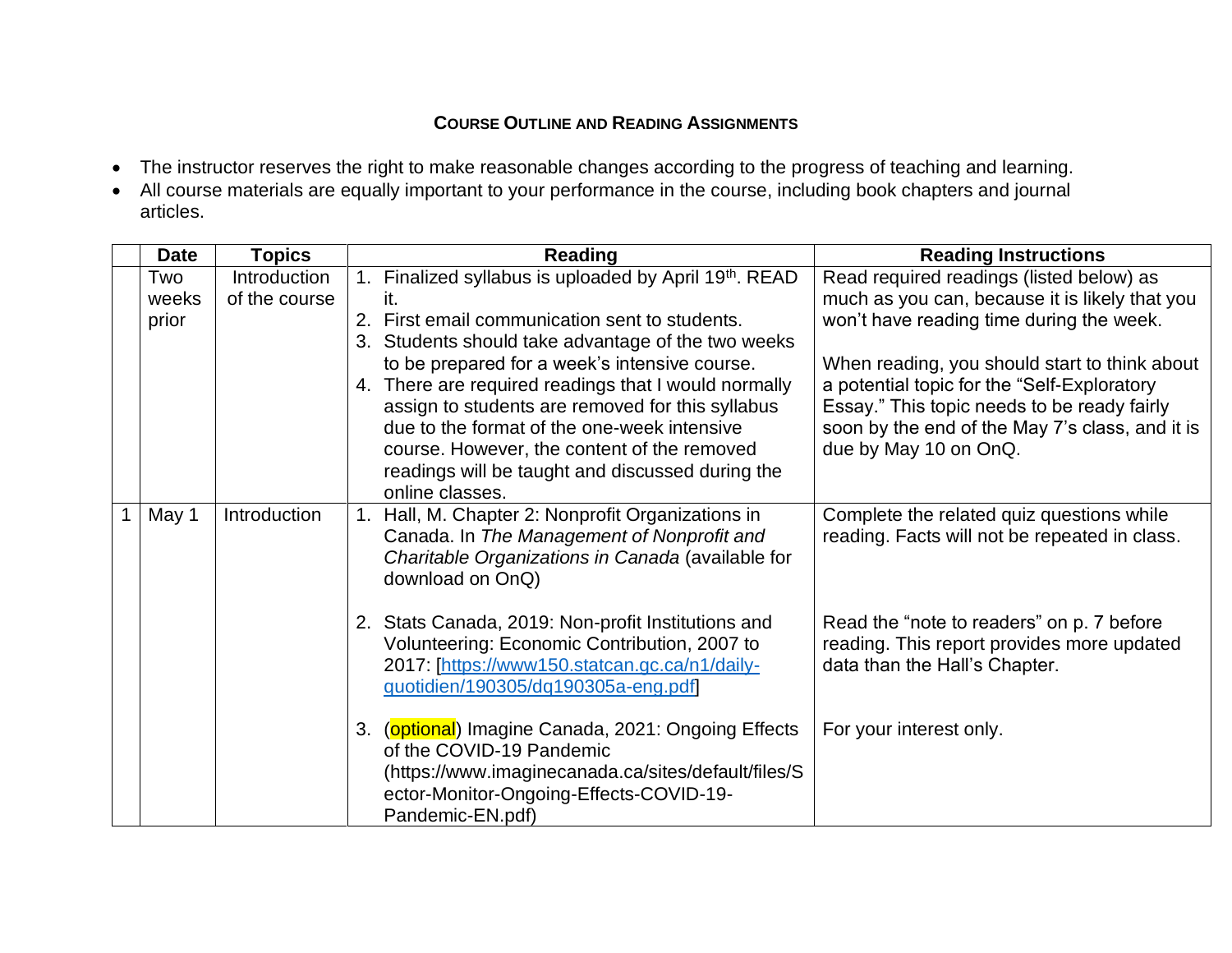| $\overline{2}$ | May 2 | The role of<br>the third<br>sector in<br>public service<br>delivery | Classic theories: Salamon, L. M. and Toepler, S.<br>(2015). Government-Nonprofit Cooperation: Anomaly<br>or Necessity? Voluntas: International Journal of<br>Voluntary and Nonprofit Organizations. [Queen's<br>Digital Library]                                                                                                  | This reading contains almost all major<br>theories that we will learn and use throughout<br>this course. We will spend most of the class<br>time to focus on these theories. You can start<br>reading from p. 2159                                                                                   |
|----------------|-------|---------------------------------------------------------------------|-----------------------------------------------------------------------------------------------------------------------------------------------------------------------------------------------------------------------------------------------------------------------------------------------------------------------------------|------------------------------------------------------------------------------------------------------------------------------------------------------------------------------------------------------------------------------------------------------------------------------------------------------|
|                |       |                                                                     | <b>CMAJ:</b> For-profit long-term care homes and the risk of<br>COVID-19 outbreaks and resident deaths.<br>[https://www.cmaj.ca/content/192/33/E946]                                                                                                                                                                              | This is a quick read.                                                                                                                                                                                                                                                                                |
|                |       |                                                                     | <b>Future Trends:</b><br><b>Social Enterprise</b><br>Social Enterprises: Social Enterprises in Ontario<br>[https://seontario.org/social-enterprise-in-ontario/]                                                                                                                                                                   | The pre-class learning practice of this topic is<br>only focused on these two readings and the<br>practice does not cover any other readings.<br>We will not discuss these two readings in<br>class.                                                                                                 |
|                |       |                                                                     | Social Impact Bond: Knutsen, W. L. "Social Impact<br>Bonds: Unclocked Potential to Transform How We<br><b>Fund Social Services.</b><br>[https://canadiangovernmentexecutive.ca/dig/25_03/1<br>2/1                                                                                                                                 |                                                                                                                                                                                                                                                                                                      |
| 3              | May 3 | Government-<br>Nonprofit<br>Relationship                            | "Pros and cons of government-nonprofit<br>contracting relationship:" Knutsen, W. L. (2017).<br>Retaining the benefits of government-nonprofit<br>contracting relationship: Opposite attract or clash?<br>Voluntas: International Journal of Nonprofit and<br>Voluntary Organizations, 28: 1373-1398. [Queen's<br>Digital Library] | Pay attention to the "Theoretical Background"<br>section and relate it to the theories learned in<br>the previous class. In the findings section,<br>understand the seven pairs of differences<br>between the government and nonprofits and<br>how these are related to theories that we<br>learned. |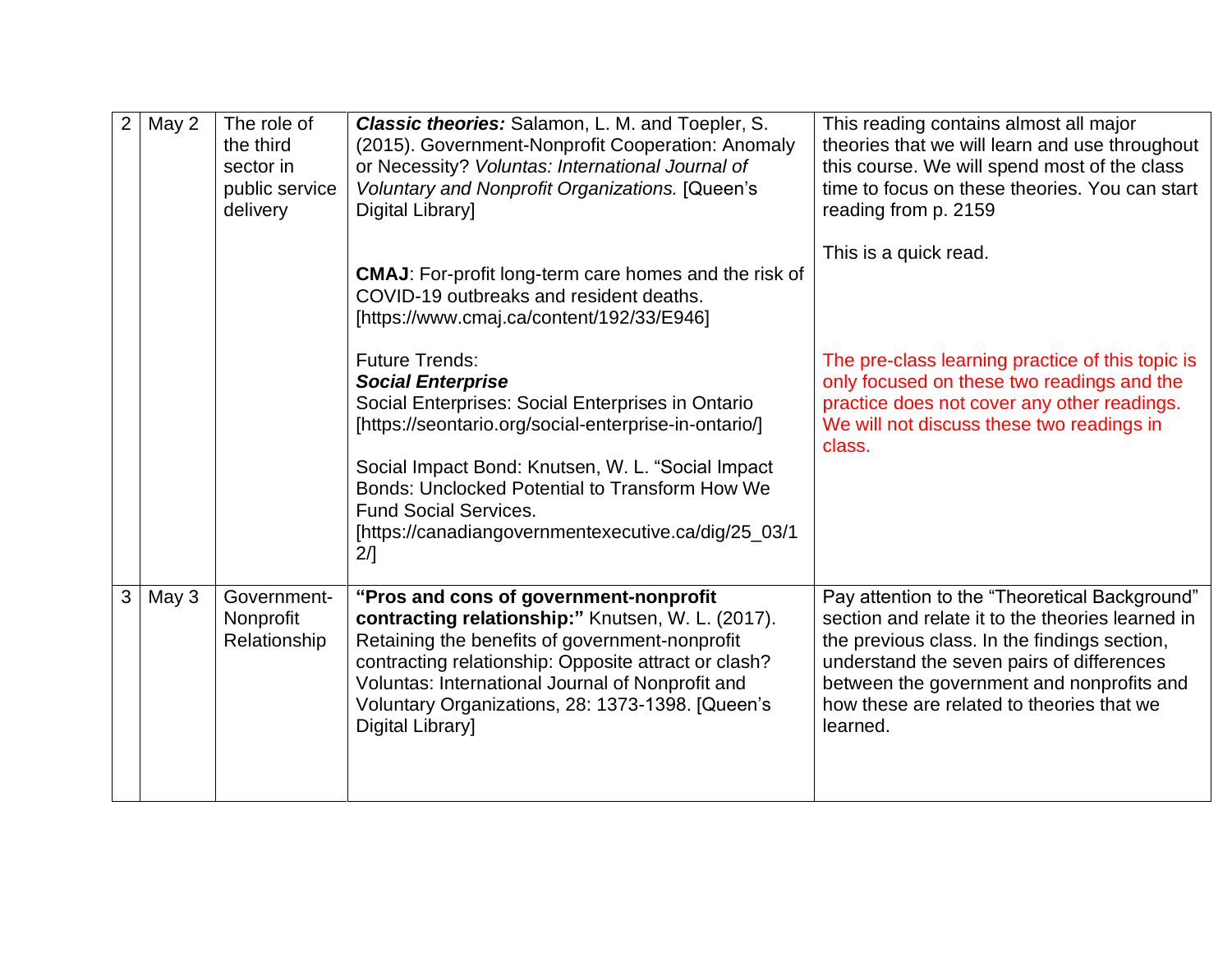|   |       |                                    | A Canadian case: Meinhard, A., Lo. L., & Hyman, I.<br>(2016). Cross-sector partnerships in the provision of<br>services to new immigrants in Canada:<br>Characteristics, relevance and constraints. Human<br>Service Organizations: Management, Leadership &<br>Governance, 40, 3, 281-296. [Queen's Digital Library] | This article should not be hard to read<br>following the previous learning. Try to take<br>notes of the questions you may have when<br>reading and bring them to the class. Think<br>about how the conclusion of this article may<br>be similar to Knutsen's article above. |
|---|-------|------------------------------------|-----------------------------------------------------------------------------------------------------------------------------------------------------------------------------------------------------------------------------------------------------------------------------------------------------------------------|-----------------------------------------------------------------------------------------------------------------------------------------------------------------------------------------------------------------------------------------------------------------------------|
|   |       |                                    | (Optional) Brock, K. (2018). Government and<br>community relations. In Steel, K. Management of<br>Nonprofit and Charitable Organizations in Canada.<br>(4 <sup>th</sup> edition) (Access on OnQ) [selected pages only]                                                                                                | This book chapter is written by Professor<br>Kathy Brock. For those of you that may<br>choose to write about the topic, it can be a<br>helpful read.                                                                                                                        |
| 4 | May 4 | Fundraising<br>and<br>Volunteering | Slide show #1: "Fundraising Basics". (Available on<br>OnQ. Based on Fundraising Principles and Practice.<br>M. J. Worth (2015))                                                                                                                                                                                       | I summarized the book chapter in order to<br>save your time. You only need to read the<br>PPT slides to complete the relevant questions<br>in the "Pre-class learning practice".                                                                                            |
|   |       |                                    | <b>Slide Show #2: PowerPoint slide "Volunteering</b><br>Basics" (Available on OnQ. Based on the following<br>two articles)<br>(1) Canadian Report (2015): Volunteering and                                                                                                                                            | Again, here I provide summaries to save your<br>time as most content in these two articles is<br>fact-based. Read the PPT slides show to<br>complete related questions in the "Pre-class"<br>learning practice."                                                            |
|   |       |                                    | Charitable Giving in Canada<br>(http://www.statcan.gc.ca/pub/89-652-x/89-<br>652-x2015001-eng.pdf)                                                                                                                                                                                                                    |                                                                                                                                                                                                                                                                             |
|   |       |                                    | (2) General knowledge: Wilson, J. (2012).<br>Volunteerism research: A review essay.<br>Nonprofit and Voluntary Sector Quarterly,<br>0899764011434558. [Queen's digital<br>library]                                                                                                                                    |                                                                                                                                                                                                                                                                             |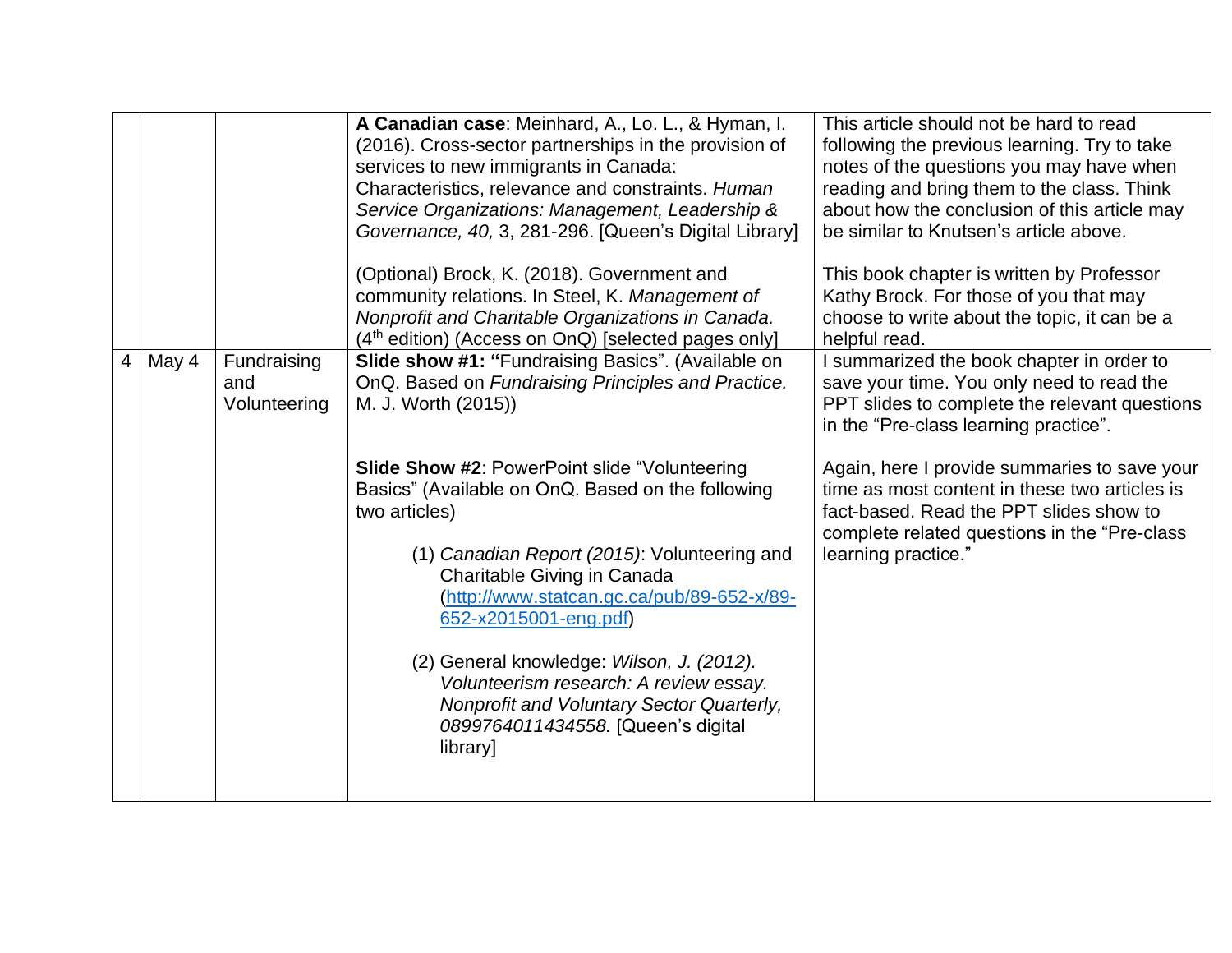|                |       |                                                                        | Canadian regulation: Phillips, S. D. (2012).<br>Canadian leapfrog: From regulating charitable<br>fundraising to co-regulating good governance.<br>Voluntas, 23: 808-829. (only read p. 818-824)<br>[Queen's digital library]                                                                                                                                                                                                                                                                                                                                         | Pay attention to the highlighted pages. Before<br>class, I would like you to learn the factual<br>content of the regulation. In class, we will<br>discuss controversial issues that is related to<br>this topic. |
|----------------|-------|------------------------------------------------------------------------|----------------------------------------------------------------------------------------------------------------------------------------------------------------------------------------------------------------------------------------------------------------------------------------------------------------------------------------------------------------------------------------------------------------------------------------------------------------------------------------------------------------------------------------------------------------------|------------------------------------------------------------------------------------------------------------------------------------------------------------------------------------------------------------------|
| 5 <sup>5</sup> | May 5 | The role of<br>the third<br>sector in<br>democracy<br>and<br>community | <b>Current Trends:</b> Eikenberry, A. (2009). Refusing the<br>market: A democratic discourse for voluntary and non-<br>profit organizations. Nonprofit and Voluntary Sector<br>Quarterly, 38, 4, p. 582-596. (access Queen's Library)<br>Anheier, H. K. (2009). What kind of nonprofit sector,<br>what kind of society? Comparative policy reflection.<br>American Behavioral Scientist, 52, 7, 1082-1094.<br>(Access on Queen's Library) <b>[only read: p.1082-1088]</b>                                                                                            | The pre-class learning practice is based only<br>on the first two articles.                                                                                                                                      |
|                |       |                                                                        | Classic Theory: Douglas, J. (1987). Political theories<br>of non-profit organizations. (access on OnQ)                                                                                                                                                                                                                                                                                                                                                                                                                                                               | We will explain this article in class. There is<br>no pre-class questions related to this article.                                                                                                               |
| 6              | May 6 | Accountability<br>and ethics                                           | Ethics: Jeavons, T. H. (2010). Ethical Nonprofit<br>Management: Core Values and Key Practices.<br>(Access on OnQ) <b>[Selected Pages Only]</b><br>Accountability: Ebrahim, A. (2010). Many faces of<br>nonprofit accountability. In The Josey-Bass Handbook<br>of Nonprofit Leadership and Management. (Access on<br>OnQ)<br>[https://www.researchgate.net/publication/281425018<br>_The_many_faces_of_nonprofit_accountability]<br>Advocacy:<br><b>Current policy: Removing of political</b><br>advocacy limit in 2018:<br>[https://imaginecanada.ca/en/node/19269] |                                                                                                                                                                                                                  |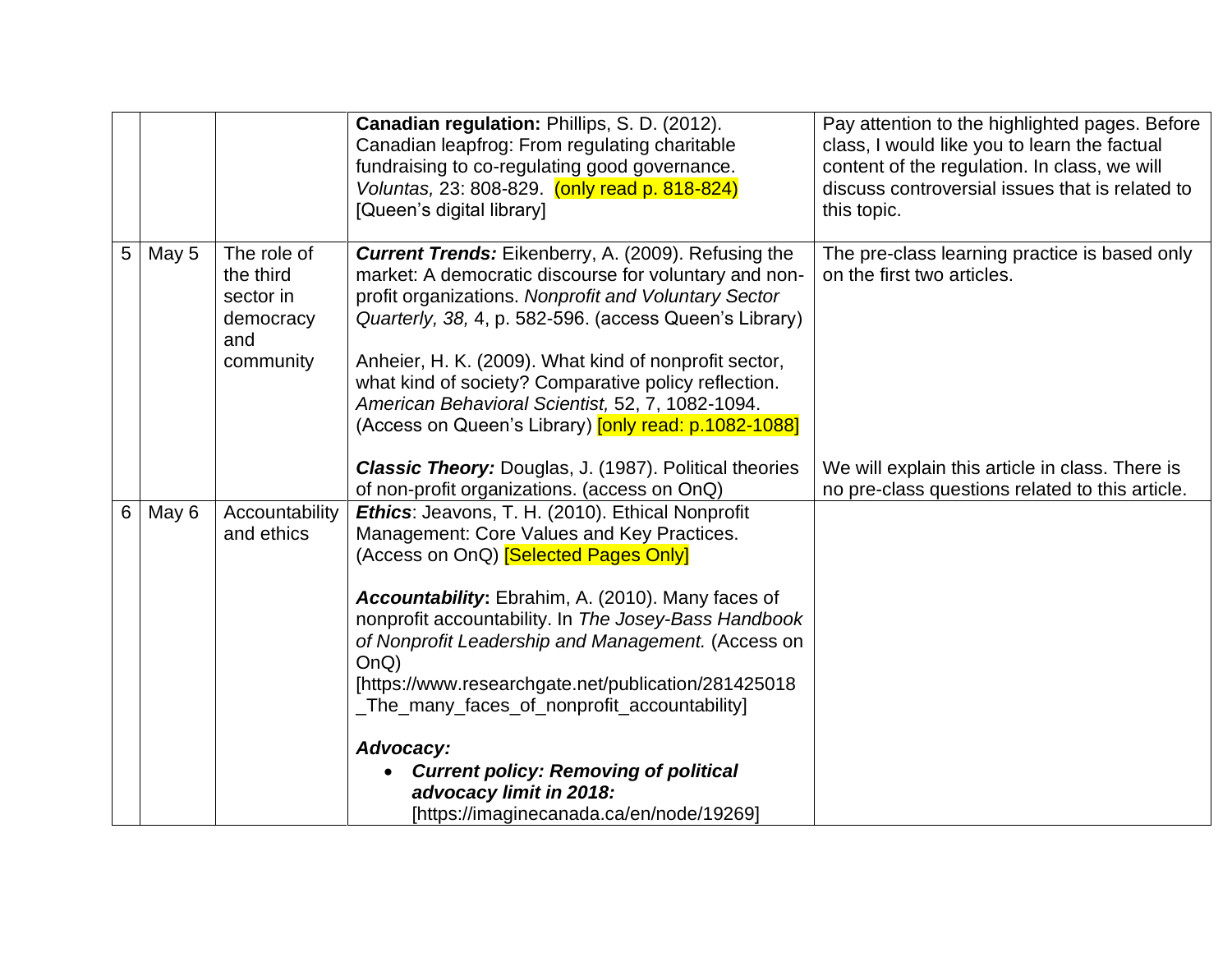|       |              | <b>WE Charity</b><br>https://www.cbc.ca/news/canada/we-charity-student-<br>grant-justin-trudeau-testimony-1.5666676 | We Charity's case will be discussed in class.<br>Please scan the link content as background<br>for in-class discussions and references. |
|-------|--------------|---------------------------------------------------------------------------------------------------------------------|-----------------------------------------------------------------------------------------------------------------------------------------|
|       |              | https://www.cbc.ca/news/canada/rcmp-investigation-<br>we-charity-1.5931253                                          |                                                                                                                                         |
|       |              | https://www.wecharity.org/about-we-charity/financials-<br>and-governance/financial-faq/                             |                                                                                                                                         |
|       |              | https://www.wecharity.org/about-we-charity/financials-<br>and-governance/good-governance/                           |                                                                                                                                         |
| May 7 | <b>Board</b> | <b>Practical nonprofit perspective:</b> Stakeholders,                                                               |                                                                                                                                         |
|       | Governance   | Governance, and Accountability book chapter from                                                                    |                                                                                                                                         |
|       |              | Anheier Helmut's book (available on OnQ or via                                                                      |                                                                                                                                         |
|       |              | Queen's Digital Library: download the chapter)                                                                      |                                                                                                                                         |
|       |              |                                                                                                                     |                                                                                                                                         |
|       |              | <b>Practical governance basics:</b> Chapter 3: Managing                                                             |                                                                                                                                         |
|       |              | the Governance Function: Developing Effective                                                                       |                                                                                                                                         |
|       |              | Boards of Directors by Vic Murray, in The                                                                           |                                                                                                                                         |
|       |              | <b>Management of Nonprofit and Charitable</b>                                                                       |                                                                                                                                         |
|       |              | Organizations in Canada. (2018) (access on OnQ)                                                                     |                                                                                                                                         |
|       |              | $[p.72-76]$                                                                                                         |                                                                                                                                         |
|       |              | Diversity of Charity and Non-Profit Boards of                                                                       |                                                                                                                                         |
|       |              | Directors: [https://www150.statcan.gc.ca/n1/en/daily-                                                               |                                                                                                                                         |
|       |              | quotidien/210211/dq210211a-eng.pdf?st=b0qheBo8]                                                                     |                                                                                                                                         |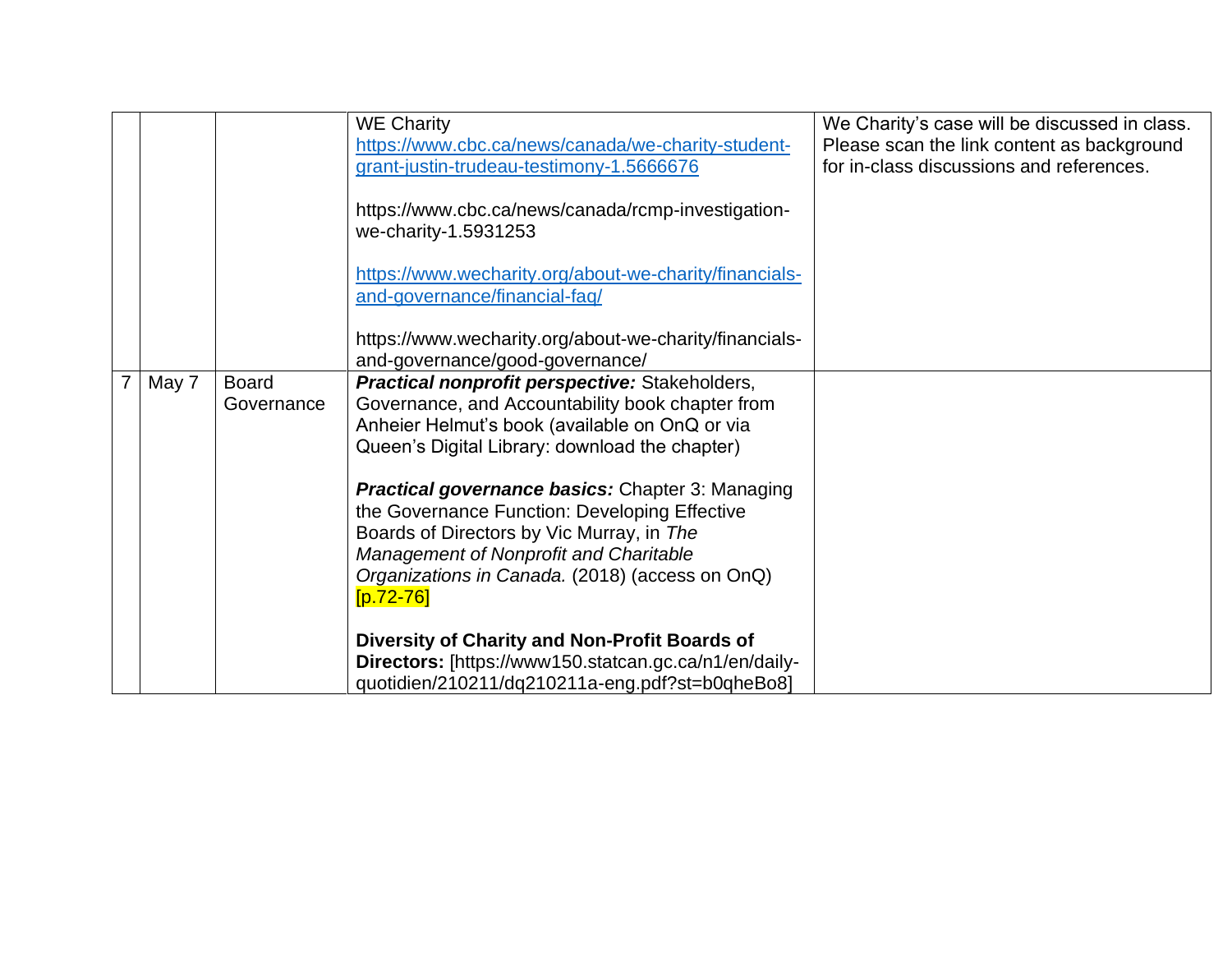#### **ACADEMIC INTEGRITY**

Academic Integrity is constituted by the five core fundamental values of honesty, trust, fairness, respect and responsibility (see www.academicintegrity.org). These values are central to the building, nurturing and sustaining of an academic community in which all members of the community will thrive. Adherence to the values expressed through academic integrity forms a foundation for the "freedom of inquiry and exchange of ideas" essential to the intellectual life of the University (see the Senate Report on Principles and Priorities www.queensu.ca/secretariat/policies/senate/report- principlesand-priorities).

Students are responsible for familiarizing themselves with the Academic Integrity Policy of the School of Graduate Studies, available at [http://www.queensu.ca/sgs/forstudents/policiesprocedures/SGSAcademicIntegrityPoli](https://qwa.queensu.ca/owa/redir.aspx?C=PAY9I5R9OU2L4PWKXcD-2mkVg0iGyNAIJSEfRgoPyS0G8JuyEhXFkdTACKOMmTDygiq4hwCzDyk.&URL=http%3a%2f%2fwww.queensu.ca%2fsgs%2fforstudents%2fpoliciesprocedures%2fSGSAcademicIntegrityPolicyasofFeb2012.pdf) [cyasofFeb2012.pdf.](https://qwa.queensu.ca/owa/redir.aspx?C=PAY9I5R9OU2L4PWKXcD-2mkVg0iGyNAIJSEfRgoPyS0G8JuyEhXFkdTACKOMmTDygiq4hwCzDyk.&URL=http%3a%2f%2fwww.queensu.ca%2fsgs%2fforstudents%2fpoliciesprocedures%2fSGSAcademicIntegrityPolicyasofFeb2012.pdf)

Departures from academic integrity include plagiarism, use of unauthorized materials, facilitation, forgery and falsification, and are antithetical to the development of an academic community at Queen's. Given the seriousness of these matters, actions which contravene the regulation on academic integrity carry sanctions that can range from a warning or the loss of grades on an assignment or the failure of a course to the rescinding of a degree.

ACCOMMODATION FOR STUDENTS WITH DISABILITIES:

Students with physical and learning disabilities must contact the instructor as soon as possible in order for accommodations/modifications for course expectations to be made.

Queen's University is committed to achieving full accessibility for persons with disabilities. Part of this commitment includes arranging academic accommodations for students with disabilities to ensure they have an equitable opportunity to participate in all of their academic activities. If you are a student with a disability and think you may need accommodations, you are strongly encouraged to contact Queen's Student Accessibility Services (QSAS) and register as early as possible. For more information, including important deadlines, please visit the QSAS website at: <https://www.queensu.ca/studentwellness/accessibility-services>

## COPYRIGHT:

The link below provides copyright guidelines for students to familiarize themselves with the Copyright Act of Canada: [https://library.queensu.ca/help-services/copyright-fair](https://library.queensu.ca/help-services/copyright-fair-dealing/copyright-guidelines-studentsand-users-library)[dealing/copyright-guidelines-studentsand-users-library](https://library.queensu.ca/help-services/copyright-fair-dealing/copyright-guidelines-studentsand-users-library)

## **TURNITIN STATEMENT**

This course makes use of Turnitin, a third-party application that helps maintain standards of excellence in academic integrity. Normally, students will be required to